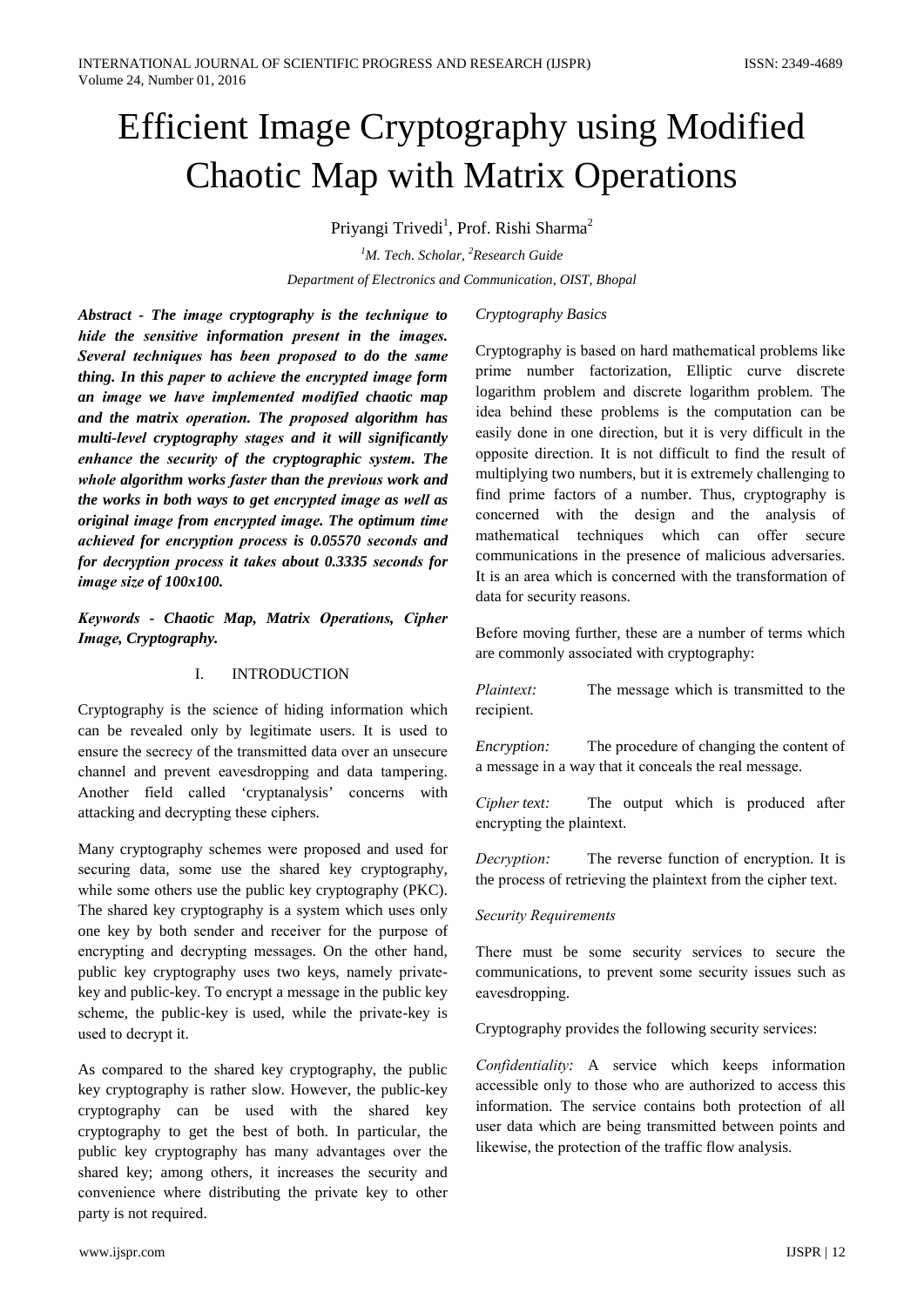*Integrity:* A service which ensures that only authorized users who are capable of writing, deleting of the transmitted information.

*Authentication:* A service which a receiver determines its source to confirm the sender's identity by using something that you have or you know. Normally, it is done by using the sender public key. It is the same integrity provided by digital signature.

Non-repudiation: It ensures the sender and receiver from denying the sending or receiving of a message and the

authenticity of their signature. Typically, it is provided by digital signature.

#### $\Pi$ . PROPOSED METHODOLOGY

In below figure the proposed system is explained in major blocks in which the system is divided. The major blocks are in the sequence i.e. Separate Layers, Matrix Operation on Layers, Mixing Layers, Applying Chaotic map, Combining Layers these are the major functional blocks performing for the process of Encryption.



- c. For further process separate Layers of Image
- d. After separation process apply Row and Column shift
- e. Now mixing layers of image
- Applying Modified Chaotic map f.
- g. Then combine the layers and save them
- h. Calculate the encryption time
- $\dot{i}$ . End the process



**Calculate Encryption Time** 

Fnd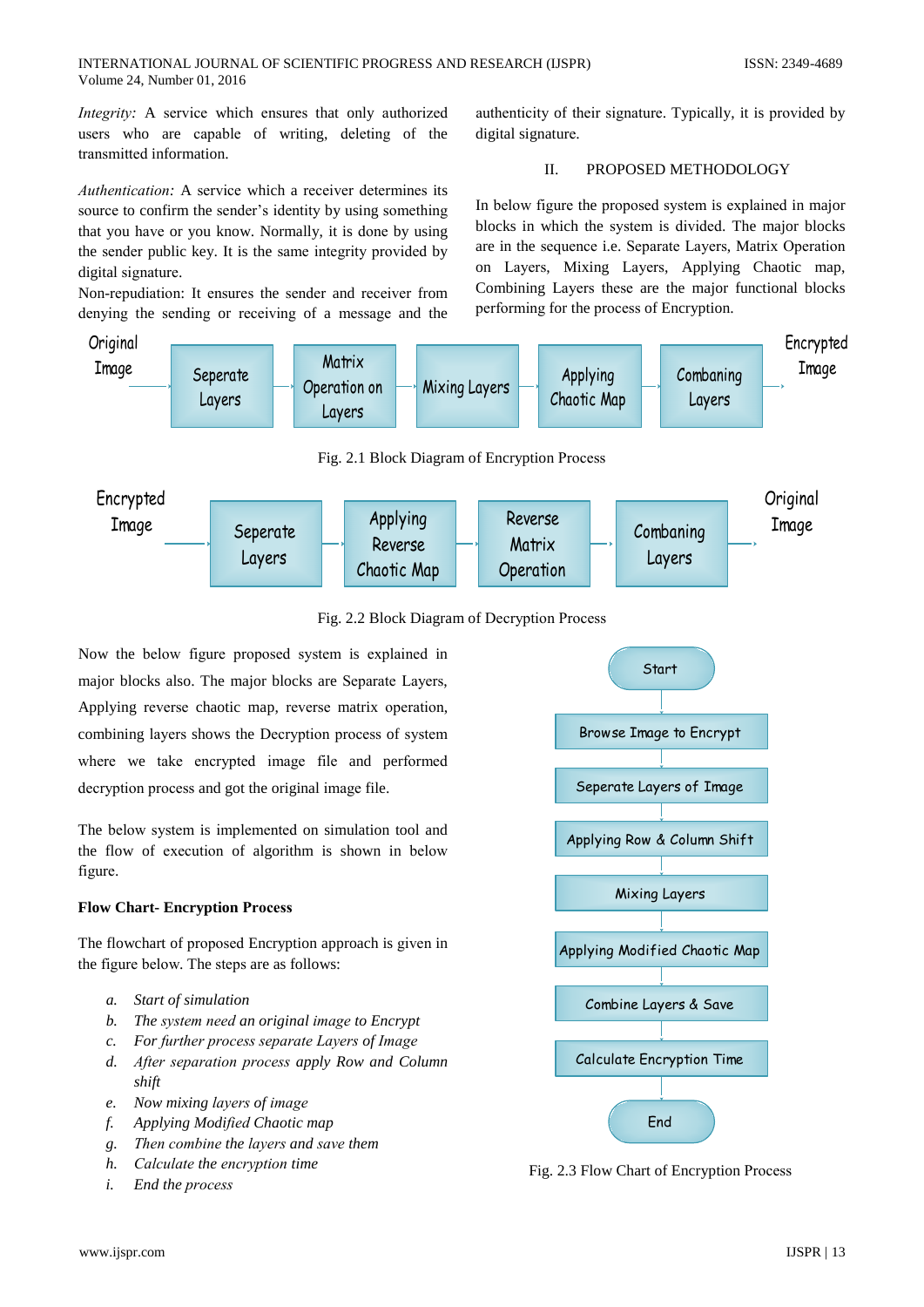

Fig. 2.4 Flow Chart of Decryption Process

After performing encryption process we proceed to next decryption process.

The flowchart of proposed Decryption process is given in the figure below. The steps are as follows:

## **Flow Chart-Decryption Process**

- a. Start of simulation
- $h$ The system need an Encrypted image to Decrypt
- c. In this step separate Layers of Encrypt Image
- d. Now applying Reverse Chaotic Map
- e. Then apply de-mixing of layers
- And applying reversed Row and Column shift  $f<sub>z</sub>$
- g. combine the layers and save them
- h. Calculate the Decryption time
- $\dot{L}$ End the process

#### III. **SIMULATION RESULTS**

The proposed system is explained in the previous system implemented with the help of simulation tool and outcomes of the methodology are shown in below table. We have taken different images and shows original images and histogram of these original images. In the blow represented table the column shows different operations of the process and we can see the effect on that particular image of that operation such as matrix operation, mixing layers, encrypted Image (Chaotic Map) and their Histogram.

| Image     | Original Image& Histogram | Matrix Operation | Mixing Layers | Encrypted Image (Chaotic Map) &<br>Histogram |
|-----------|---------------------------|------------------|---------------|----------------------------------------------|
| Lena      | Reagres of Original Iraq  |                  |               | Hollywin of Opher Shops                      |
| Baboon    |                           |                  |               |                                              |
| Tower [1] |                           |                  |               |                                              |
| Peppers   |                           |                  |               |                                              |

Table 1: Cryptography Stages and respective outputs of proposed methodology